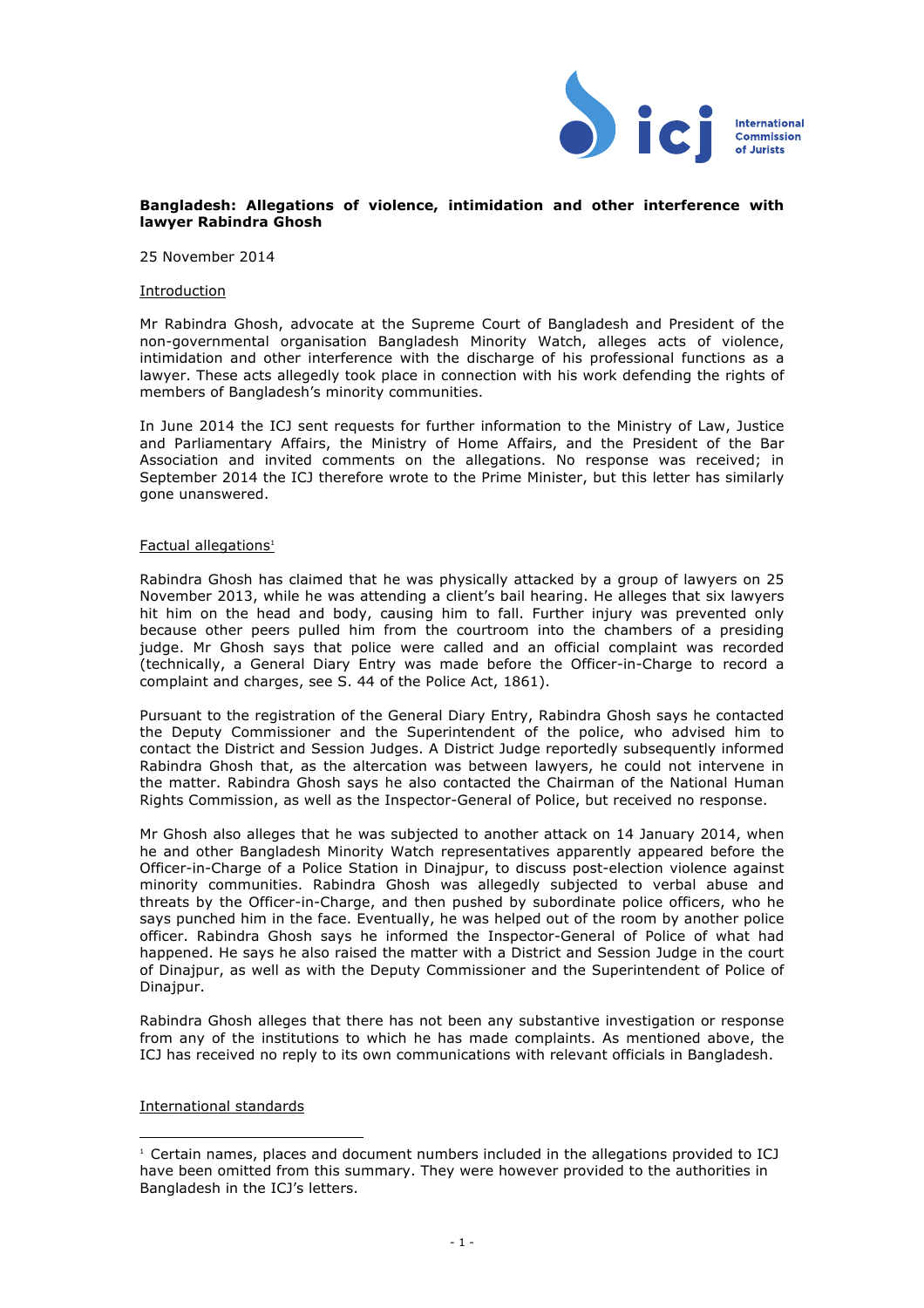Lawyers fulfil an essential role in protecting human rights and ensuring the fair and effective administration of justice. An independent legal profession that is able to advise and assist its clients on protecting their rights and interests is one of the pillars upon which respect for human rights and the rule of law rests.

Interference with, or a failure adequately to guarantee, lawyers' effective and independent discharge of their professional functions can constitute a violation of legal obligations to respect and protect human rights, including the rights to a fair trial and to liberty, guaranteed under treaties such as the International Covenant on Civil and Political Rights (ICCPR), to which Bangladesh has been a party since 2000. A failure of state authorities to adequately respond to threats or violence to a lawyer from private persons may not only constitute a violation of the individual's right to an effective remedy guaranteed under Article 2 of the ICCPE but also constitute a violation of for instance articles 6, 7 or 9 of the ICCPR (regarding right to life, freedom from torture or other cruel inhuman or degrading treatment, and right to liberty and security of person) – see for example Human Rights Committee, General Comment no 31 (2004), para 8.

International standards, including prominently the UN Basic Principles on the Role of Lawyers, set out criteria and conditions that must be satisfied in order for lawyers to be free to carry out their professional duties. In accordance with the Basic Principles, Governments are to "ensure that lawyers are able to perform all of their professional functions without intimidation, hindrance, harassment or improper interference" (Principle 16(a)). Moreover, "[w]here the security of lawyers is threatened as a result of discharging their functions, they shall be adequately safeguarded by the authorities" (Principle 17). Further, "[l]awyers shall not be identified with their clients or their clients' causes as a result of discharging their functions" (Principle 18).

Additional international standards address protections for human rights defenders, including lawyers who are acting on human rights matters. These affirm the duty of the State to protect such defenders from attacks, harassment and improper interference and to take all necessary measures to ensure the protection of such persons (see for example the UN Declaration on the Right and Responsibility of Individuals, Groups and Organs of Society to Promote and Protect Universally Recognized Human Rights and Fundamental Freedoms, Article 12).

Accordingly, it is clear that State authorities must prevent attacks and harassment of lawyers and protect them by taking effective measures to ensure lawyers' security when they are discharging their functions. The authorities are also required to investigate any attacks that take place despite these measures and bring alleged perpetrators to justice when the attacks are criminal in character. As the UN Special Rapporteur on the independence of judges and lawyers has pointed out, "in the event of any harassment or physical assault against a lawyer, impartial and independent investigations must be made promptly". Such investigations are crucial not only to fulfil the state's obligations to the individual, but also "in order to prevent a reoccurrence of similar events" which is in turn important to more generally ensuring that individuals have effective access to lawyers able effectively to defend and uphold their rights (Special Rapporteur on the independence of judges and lawyers, Report to the General Assembly, UN Doc. A/68/181, para. 69).

## Analysis

The Bangladeshi authorities appear to have failed their duty to ensure a prompt, thorough and independent investigation of the allegations that were made by Rabindra Ghosh, and to bring those responsible to justice should this investigation reveal that the facts warrant it. The absence of a credible investigation, in combination with an apparent lack of protection and lack of public condemnation of such attacks by the authorities, fosters an atmosphere of impunity that inhibits members of the legal profession from acting in the defence of human rights and the rule of law, or unpopular clients. The fact that authorities did not respond in any manner to the ICJ's own inquiries about the matter enhances the credibility of Mr Ghosh's allegations in this regard.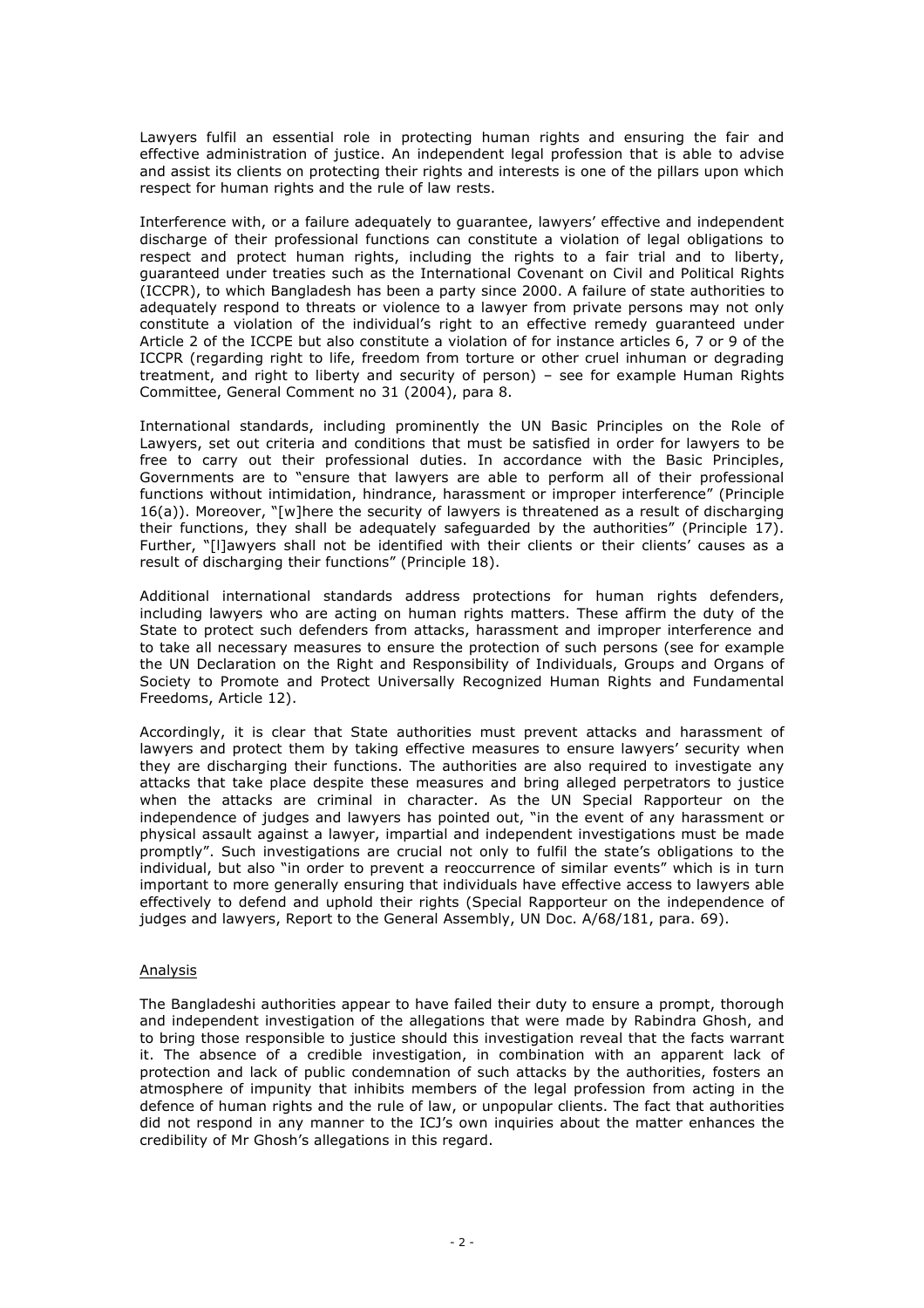The apparent lack of a prompt, thorough and independent investigation also makes it difficult to reach final conclusions about the substantive allegations at this point. However, if the allegations were confirmed, Bangladesh's authorities would have failed their duty to abstain from any improper interference with the functioning of the legal profession. This relates to acts of violence and intimidation by officials (in relation to the alleged attack by police officers in a police station). They would also have failed their duty to provide the necessary security for lawyers so that they can fulfil their professional duties unhindered (in relation to the alleged attack by other lawyers in the court house).

The ICJ urges the authorities of Bangladesh to investigate the allegations made by Rabindra Ghosh. If the allegations are confirmed, those responsible must be held to account. Furthermore, effective measures must be taken, in consultation with the legal profession, to prevent the reoccurrence of such incidents in the future.